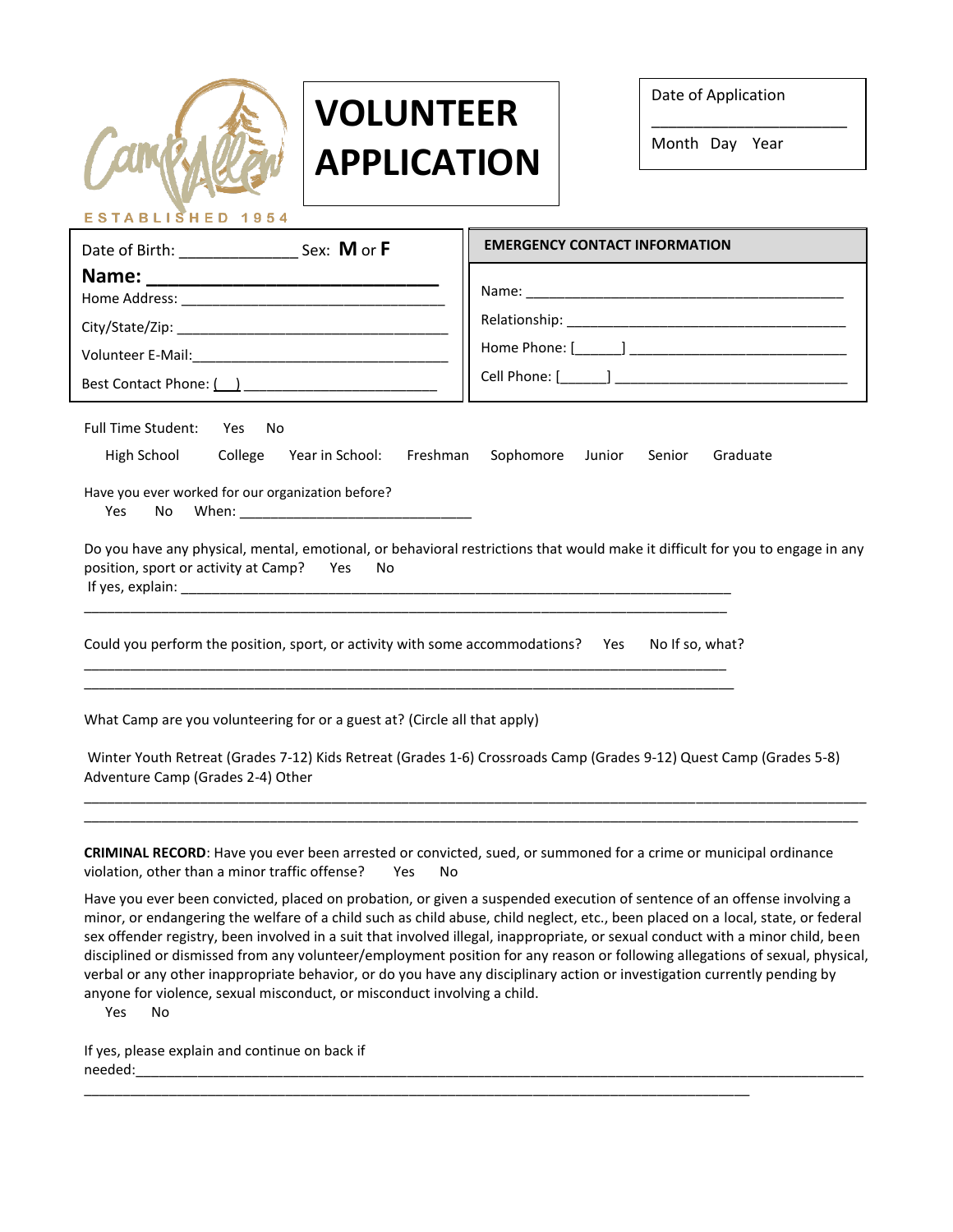## **Volunteer Commitment**

Please read and initial the following:

\_\_\_ I have been made aware of this organization's Guest/Visitor GUIDELINES and agree to abide by them, and I further agree to abide by all safety rules and signage adopted by this organization.

\_\_\_ I have been made aware of the organization's Statements of Faith.

I have been made aware of the organization's Christian Community Policy

\_\_\_ I have been made aware of the organization's Social Principles of General Baptist

\_\_\_ I understand that this organization expects high standards of moral and ethical treatment of the campers and staff in its care. I agree to strictly adhere to these standards in my voluntary capacity.

\_\_\_ I fully understand and agree to provide my services to this organization as a guest in a volunteer capacity without any express or implied promise of salary, commission, employment type benefits, including but not limited to employment insurance programs, workers compensation accrual in any form, or sick, holiday, or annual leave time.

I commit that I have never abused children (either sexual abuse, physical abuse, or emotional abuse) or been convicted or arrested for child abuse.

\_\_\_ I understand that this organization maintains a "zero tolerance" policy to child abuse, and that any staff member found in opposition to or violating this policy may be terminated immediately.

I commit to attending training and educational events provided by this organization to keep informed of all policies regarding child abuse.

I commit that I will not show inappropriate pictures or videos, use inappropriate sexual or vulgar language, touch children inappropriately, or participate in sexual horseplay with children.

I commit to immediately report any behavior that seems suspicious, questionable, abusive or inappropriate between peer to peer, staff to child, and staff to staff.

\_\_\_ I understand that ALL reporting (by law) is kept confidential and will in no way harm my position with Camp Allen Ministries Inc. unless false allegations are found to be made.

\_\_\_ I understand that child sexual abuse is punishable by law and that this organization is bound by law to report allegations of sexual abuse to the proper authorities.

\_\_\_ I understand that Camp Allen Ministries Inc. is a General Baptist camp and will conduct our ministries in accordance with the General Baptist Statements of Faith, the Social Principles of General Baptists, and Camp Allen's Christian Community Policy.

http://generalbaptist.com/national-offices/about-us)

(http://storage.cloversites.com/generalbaptistministries/documents/SocialPrinciples\_screen\_res.pdf) (http://campallen.com/wp-content/uploads/Camp-Allen-Christian-Community-Policy-and-Statements-of-Faith-Adopted-October-2019.pdf)

\_\_\_ I understand that Camp Allen Ministries Inc. uses Sex-specific changing areas, living quarters, restrooms, and showers. They are to be used by members of the designated biological sex only.

*If you, or someone you know is struggling with a sexual attraction to children, please opt out of working with children and call "***Hope for the Heart"** [\(866\) 570-4673.](tel:%28866%29%20570-4673)